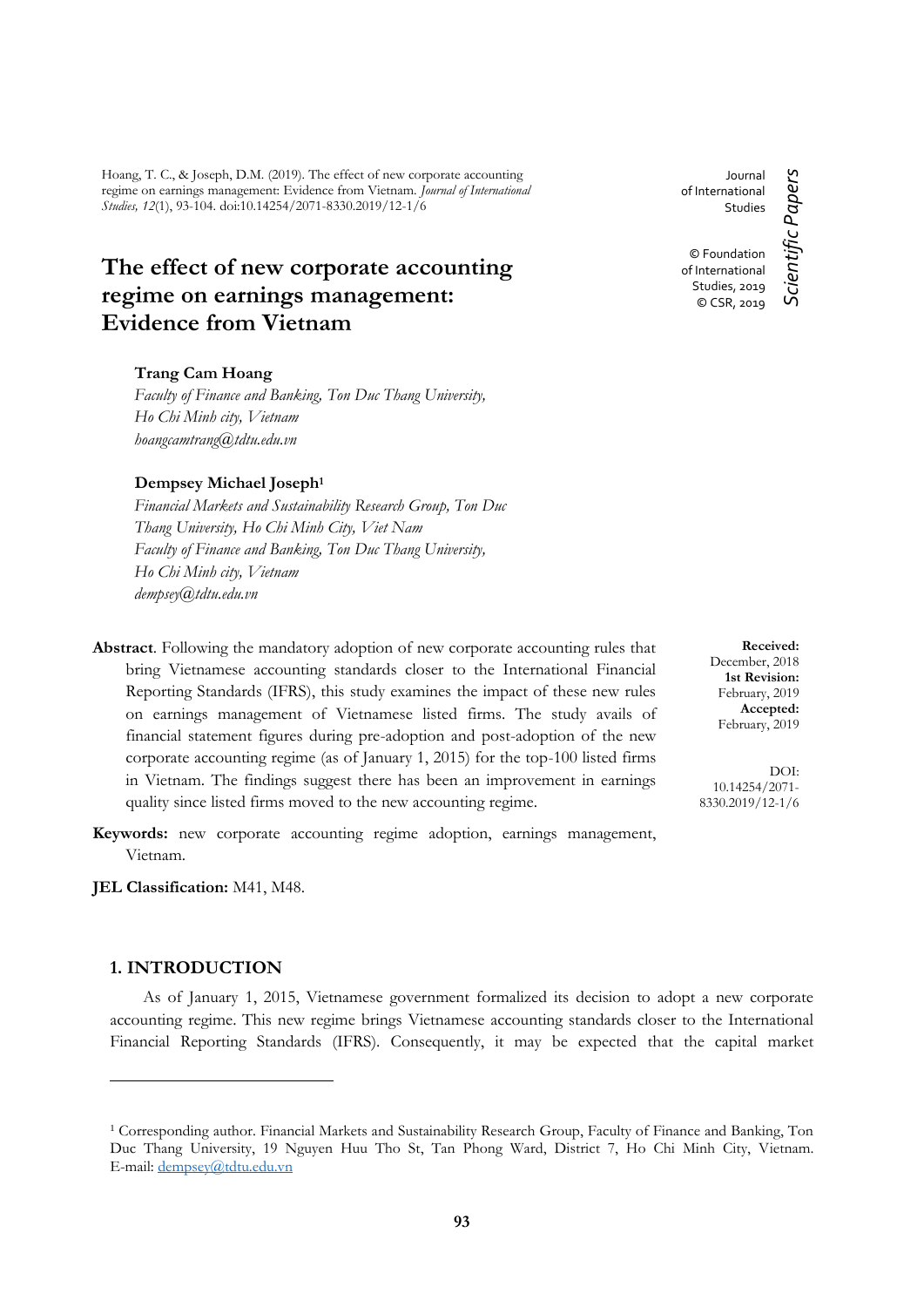participants will wish to understand how accounting quality has been affected by this transition (Chua et al., 2012). To address this question, the study examines the impact of the new corporate accounting regime on financial reporting in the context of Vietnamese capital market. Specifically, earnings management is compared as before and after the mandatory introduction of the new regime.

Twenty six Vietnamese Accounting Standards (VAS) were issued by the Ministry of Finance (MOF) during the period 2001 to 2005 aimed at achieving greater uniformity with the International Accounting Standards (IAS) and IFRS as they existed at that time. However, not all IAS/IFRS standards were adopted in Vietnam, and no significant changes have been made to the VASs since their issuance (Huynh et al., 2012). The MOF of Vietnam also issues circulars that interpret the requirements of Vietnamese corporate accounting system and the VAS. This guidance includes detailed bookkeeping and journal entries for various type of transactions related to a subject. The most recent Circular No. 200/2014/TT stipulates an amended Vietnamese accounting system for firms, and introduces a number of changes aimed at bringing the VASs closer to the IFRSs (Bach & Hang, 2016).

Basing on the sample of 348 firm-year observations for the top-100 Vietnamese listed firms, we have found that mandatory adoption of the new corporate accounting regime has led to significant improvements in earnings quality. Specifically, the study finds evidence that following this adoption, Vietnamese listed firms engage in significantly less earnings management by way of income smoothing as well as less management towards a positive target. The findings are expected to be relevant for the Ministry of Finance of Vietnam and other standard setters, as well as policy-makers, regulators, researchers, and other stakeholders.

The remainder of the paper is organized as follows. The following section develops the hypotheses and Section 3 explains the data and research design. Section 4 presents the results. Section 5 offers a summary and concluding remarks.

#### **2. HYPOTHESES DEVELOPMENT**

Evidence for the impact of the new accounting regime on earnings management (smoothing) by firms appears to be mixed. In a study comparing firms from 20 countries that have adopted IFRS (mostly of the European Union) with those from non-adopting countries, Ahmed et al. (2013) find that IFRS adoption has led to significant increases in income smoothing and aggressive reporting of accruals in countries of strong enforcement, but little impact in countries of weak enforcement. Callao and Jarne (2010) also find that earnings management has intensified since the adoption of IFRS in Europe, as discretionary accruals increased in the period following implementation. However, Doukakis (2014) finds that mandatory IFRS adoption has had no signifcant impact on either real or accrual-based earnings management practices in 22 European countries. The evidence is also the other way. In a sample of 15 European countries, Chen et al. (2010) demonstrate that a majority of accounting quality measures, including those based on accrual characteristics commonly adopted in the literature, show improvement after mandatory IFRS adoption in 2005.

Countries in other areas have also contributed to the debate. For example, Pelucio-Grecco, [Geron,](https://www.sciencedirect.com/science/article/pii/S1566014114000405#!) Grecco and Lima (2014) evaluate whether changes in accounting practices brought a reduction in earnings management in listed Brazilian non-financial companies through discretionary accruals and find that the regulatory environment contributes to the extent that IFRS has had a restrictive effect on earnings management. Recognizing that the purpose of the new reporting standards is to make the financial statements of companies more transparent and comparable, Baig and AliKhan (2016) investigate their impact on the earnings management of public limited companies in Pakistan and also conclude that, notwithstanding mixed evidence, there has been an overall decreasing trend in the use of earnings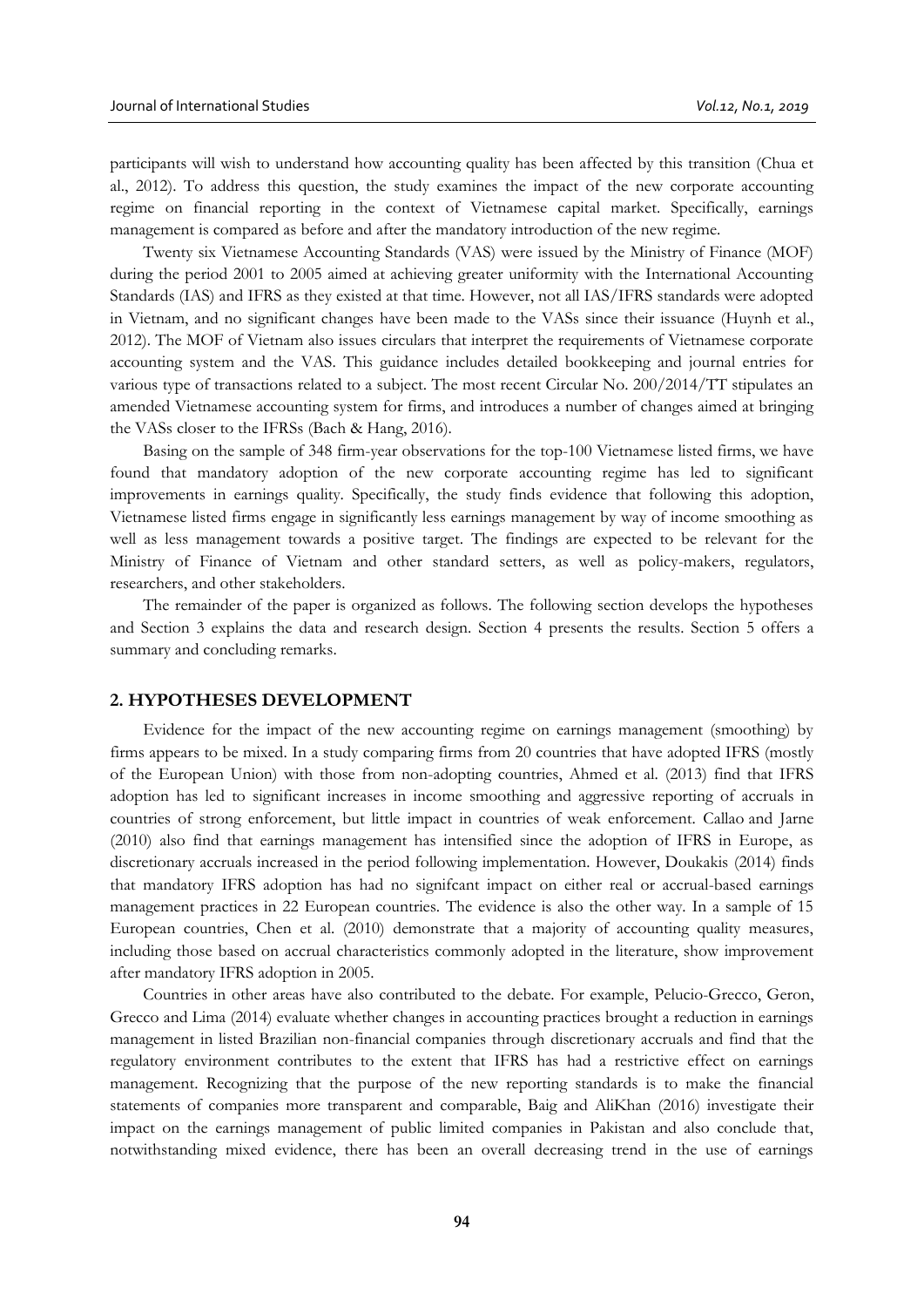management since 2001. For Russian firms, however, Malofeeva (2018) finds that earnings management has intensified following adoption of IFRS.

Interestingly, findings also suggest that in periods of *voluntary* adoption of IFRS, the impact of adoption has been that of improved accounting quality (Ashbaugh & Pincus, 2001; Barth et al., 2008); while in periods when the IFRS became mandatory, a good deal of evidence has suggested either a negative or no outcome on accounting quality, particularly, in Europe and Australia; for example, Paananen and Lin (2009) for German firms, Jeanjean and Stolowy (2008) for Australian, UK and French firms; and Christensen et al. (2008), while finding a positive effect in the period of voluntary adoption in Germany, find no effect following mandatory adoption. Nevertheless, the evidence is not always one way: Chua et al. (2012) finds that mandatory adoption of IFRS has generally improved accounting quality in regard to smoothing for Australia.

One suggestion has been that self-selection during voluntary periods of adoption has allowed firms to choose the disclosure rules that best reveal prospects of the firm as well as any misuse of funds by managers, thereby reducing information asymmetry between the firm and its shareholders. In contrast, for mandatory adoption, it may be that the findings are dominated by a more cynical adoption of the standards. In this context, Capkun, Collins and Jeanjean (2016) consider that the early voluntary adopters had incentives to increase the transparency of their reporting in order to attract outside capital, while those firms that waited until IFRS adoption became mandatory in EU countries lacked incentives for transparent reporting leading to increases in earnings management (smoothing) after IFRS adoption. Nevertheless, they maintain that the IFRS standards that went into effect in 2005 provided greater flexibility of accounting choices because of vague criteria, and that this greater flexibility coupled with the lack of clear guidance on how to implement these new standards actually led to *greater* earnings management as smoothing. Consistent with this view, they find increases in earnings management from pre-2005 to post-2005 for firms in countries that allowed early IAS/IFRS adoption, as well as for firms in countries that did not allow early IFRS adoption.

It is therefore not immediately clear as to how we might anticipate the impact of the new corporate accounting regime adoption on accounting quality in Vietnam. However, both legal enforcement and investor protection are strong in Vietnam. This leads us to advance the paper's essential hypothesis:

**Earnings management in Vietnamese listed firms is lower in the new corporate accounting regime adoption period than in the pre-adoption period.** 

# **3. METHODOLOGY**

# **3.1 Sample**

The sample consists of the top-100 listed Vietnamese firms covering the period from December 2012 to December 2013 as the pre-adoption period, and from December 2015 to December 2016 as the adoption period. The study excludes 2014 to avoid transition effects in the year prior to adoption (Wali & Boujelbene, 2017). Firms for which the data are missing or which are considered unrealible are eliminated. The final sample consists of 348 observations.

### **3.2 Earnings management measure**

The literature widely uses two types of earnings management measures: accounting-based measures and market-based measures. An assumption underlying the use of market-based measures is that markets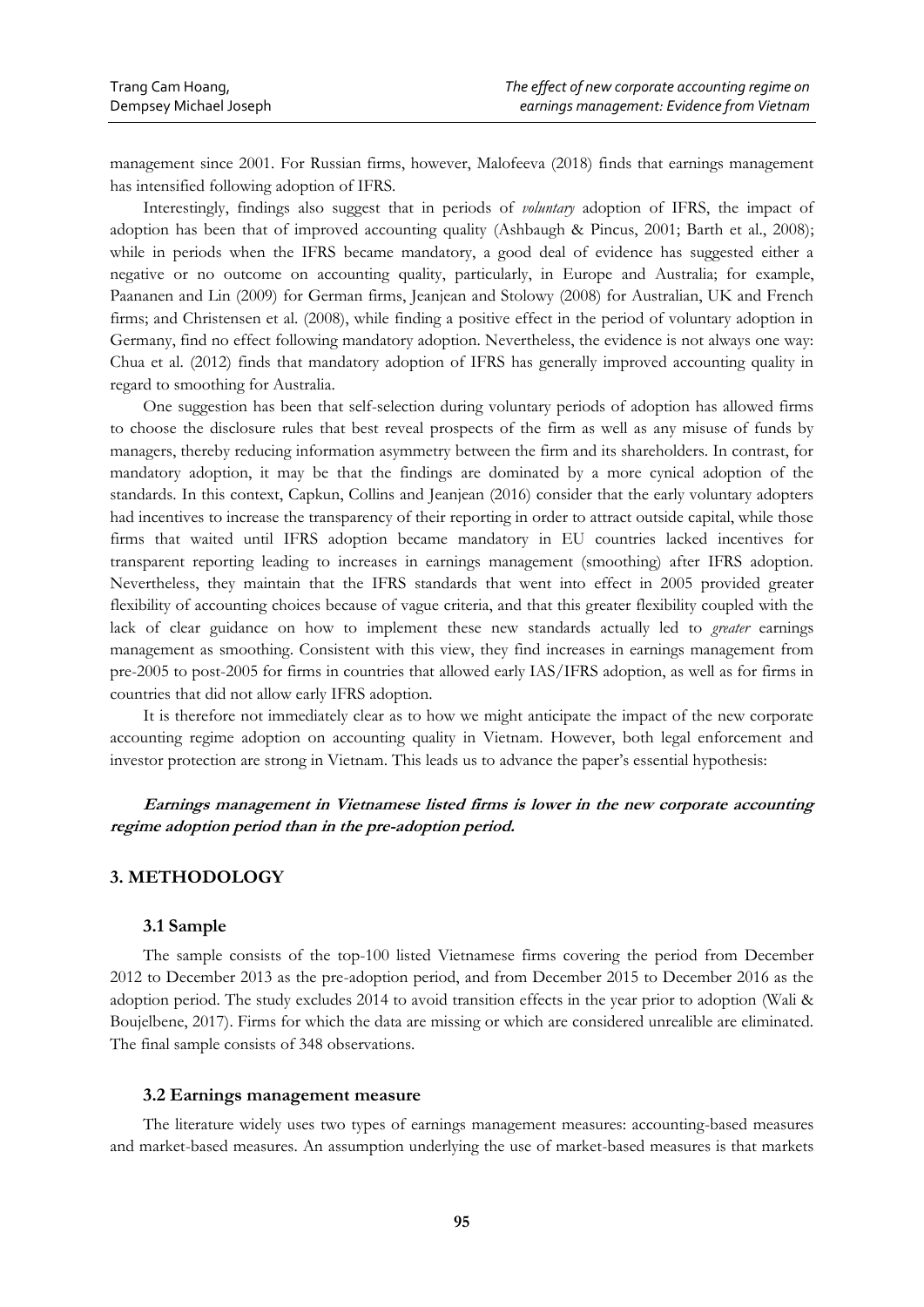are able to efficiently interpret accounting information in making decisions about firms. Recognizing that the Vietnamese market is new and semi-efficient, this paper chooses to focus on accounting-based measures (Phan & Zhou, 2014; Truong et al., 2008). Additionally, accounting-based measures more directly reflect earnings quality when it can be determined that they are being manipulated by management, whereas market-based measures are harder to manipulate (Prior et al., 2008). On this basis, the methodolgy is that of empirical deductions from the data, with which to either support or refure the paper's hypotheses, as follows.

We consider two perspectives of earnings management: (1) earnings smoothing and (2) management of earnings towards a positive target. We develop three constucts to proxy for earnings smoothing and one to proxy for management of earnings towards a target. This is achieved by closely following the metrics used in Chua et al. (2012) and Barth et al. (2008).

The first proxy for earnings smoothing seeks to capture the variability of the change in net income scaled by total assets (∆NI) that can be attributed to the prevailing accounting regime. For this purpose, we commence with the regression:

$$
\Delta NI_i = \alpha_0 + \sum \gamma_{i,j} \text{control variables}_i + \text{Error}_{(\Delta NI)i} \tag{1}
$$

with control variables:

.

 $TURN = sales divided by total assets;$ 

 $LEV =$  total liabilities divided by equity book value;

 $DISSUE = percentage change in total liabilities;$ 

 $GROWTH = percentage change in sales;$ 

 $CFO =$  annual net cash flow from operating activities divided by total assets;

 $EISSUE = percentage change in common stock;$ 

 $SIZE = natural logarithm of total assets as of the end of the year;$ 

BIG4 = dummy variable that equals 1 if the firm's auditor is one of the four large internationalaccounting firms, and 0 otherwise;

for which the intercept  $\alpha_0$  in combination with the error term  $Error_{(\Delta NI)i}$  is interpreted as capturing the residual component of ∆NI that remains unaccounted for (by conventional control variables), which we designate as  $\Delta$ NI#. We then consider that the variability of  $\Delta$ NI# as:

$$
Variableity of \Delta NI^{\#} = \sigma^2_{Error(\Delta NI)i}
$$
\n<sup>(2)</sup>

provides a measure of earnings smoothing, since, to the extent that earnings are being smoothed, we expect a lower value for the Variability of ∆NI# term.

The above regression is run separately for the pre-adoption and the post-adoption periods using the firm-year observations that have been pooled into the respective time periods. The variance of the residuals for each respective group are compared using a variance ratio F-test.

When firms experience more volatilie cash flows, they can expect more volatile net income. However, if firms use accruals to manage earnings, the variability of the change in net income should be lower than that of operating cash flows. The second earnings smoothing metric therefore considers the mean ratio of the variability of the change in net income (∆NI) to the variability of the change in operating cash flows (∆CF) as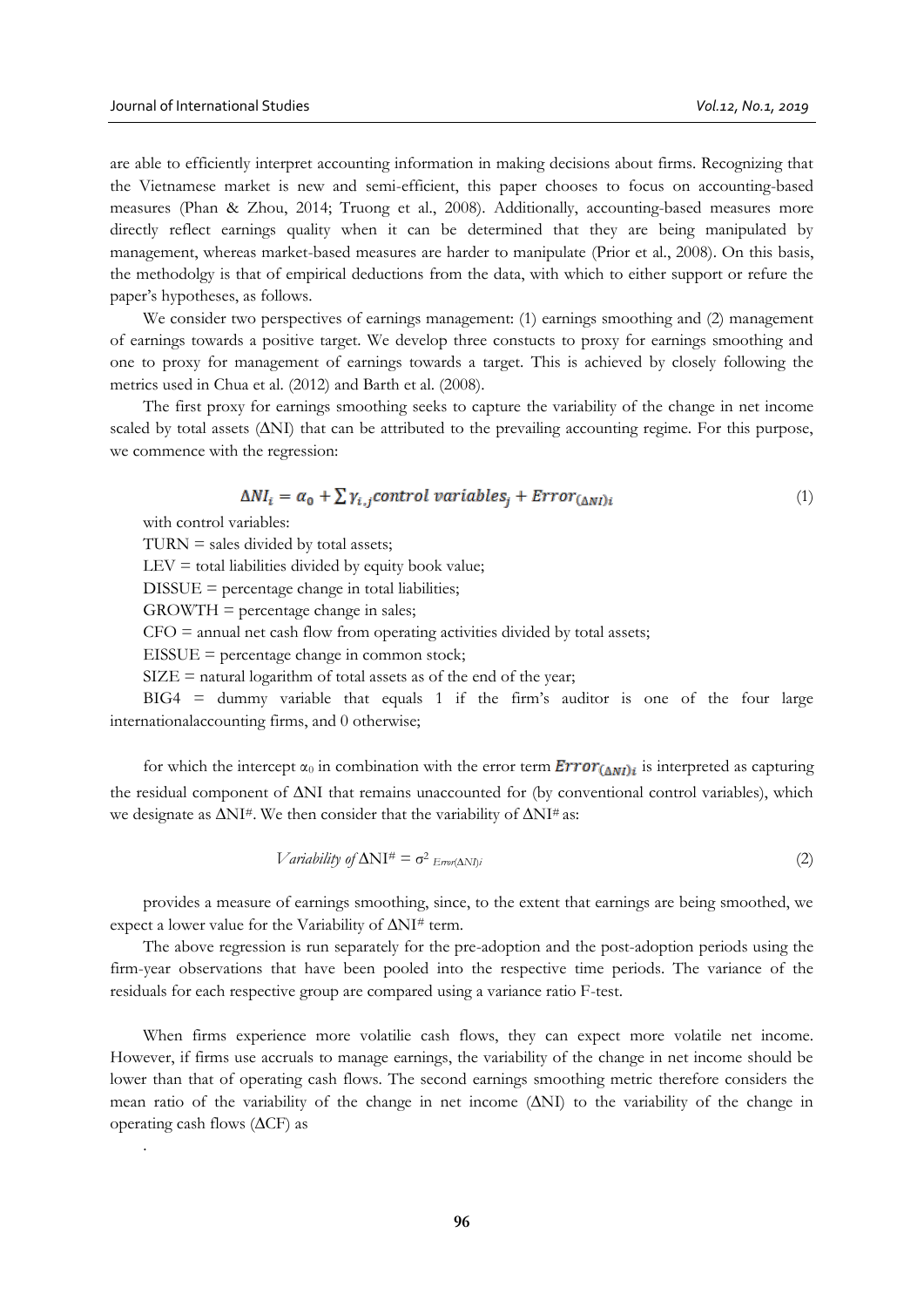$$
\frac{\text{Variability of }\Delta\text{NI}^*}{\text{Variability of }\Delta\text{CF}^*} = \frac{\sigma^2_{Error(\Delta\text{NI})i}}{\sigma^2_{Error(\Delta\text{CF})i}}
$$
(3)

where  $ΔCF#$  is defined in alalogy with  $ΔNI#$ . Thus, in analogy with Equation 1, we form the regression:

$$
\Delta CF_i = \alpha_0 + \sum \gamma_{i,j} \text{control variables}_j + \text{Error}_{(\Delta CF)i} \tag{4}
$$

so that the intercept  $(\alpha_0)$  in combination with the error term  $Error_{(\Delta CF)i}$  may again be interpreted as capturing the residual component, which we designate similarly as  $\Delta$ CF<sup>#</sup>, with the variability of  $\Delta$ CF<sup>#</sup> determined as:

$$
Variableity of \Delta CF^{\#} = \sigma^2 \text{Error}(\Delta CF)i
$$
\n<sup>(5)</sup>

Following Chua et al. (2012), we test whether the ratio of the variances has changed significantly across the pre-and post-adoption periods using a variance ratio F-test.

Our third earnings smoothing metric is based on the Spearman correlation between accruals and cash flows. We argue that, although we anticipate a negative correlation between accruals (ACC) and cash flows (CF), a larger magnitude of negative correlaton between these two variables is indicaive of eanings smoothing. To this end, in analogy with equation (1), we determine the residuals from the equations:

$$
CF_i = \alpha_0 + \sum \gamma_{i,j} \text{control variables}_i + Error_{(CF)i} \tag{6}
$$

$$
ACC_i = \alpha_0 + \sum \gamma_{i,j} control\ variables_j + Error_{(ACC)i}
$$
 (7)

where  $ACC_i = NI_i-CF_i$ , and then determine the Spearman correlation between the cash flows  $CF^*$ and accruals ACC#as

CORR 
$$
(Error_{(CF)i}, Error_{(ACC)i})
$$
 (8)

As with the matrics from equations (2) and (3), we compare the correlations of residuals from equations (6) and (7) as equation (8) separeately for the pre-adoption and the post-adoption periods.

To examine the prevalence of management of earnings toward a positive target, we again pool observations separately for the pre-adoption and post-adoption periods so that the difference in frequency of small positive earnings (SPOS) across periods can be determined. We consider that a significant decrease in the management of small positive amounts in the post-adoption period indicates a move to higher accounting quality in the adoption period.

<sup>#</sup>  $=\frac{\sigma^2}{\sigma^2}$ <br>  $\frac{1}{\sigma^2}$   $\Delta NI^{\#}$ .<br>  $\frac{1}{\sigma^2}$   $\Delta NI^{\#}$ .<br>  $\frac{1}{\sigma^2}$   $\Delta NI^{\#}$ .<br>  $\frac{1}{\sigma^2}$   $\frac{1}{\sigma^2}$   $\frac{1}{\sigma^2}$   $\frac{1}{\sigma^2}$   $\frac{1}{\sigma^2}$   $\frac{1}{\sigma^2}$   $\frac{1}{\sigma^2}$   $\frac{1}{\sigma^2}$   $\frac{1}{\sigma^2}$   $\frac{1}{\sigma^$ Following prior research (Barth et al., 2008; Chua et al., 2012), we apply a dummy variable for small positive earnings (SPOS) that is set equal to 1 for observations for which annual net income (scaled by total assets) is between 0 and 0.01, and is set equal to 0 otherwise. The binary variable SPOS is the dependent variable, with POST, which identifies the regime as either pre-  $(POST = 0)$  or post-  $(POST = 0)$ 1) transition, as the independent variable. Allowing control variables to capture effects exogneous to the change in accounting regime (as in prior studies), we formulae the regression equation with which to test the paper's hypothesis as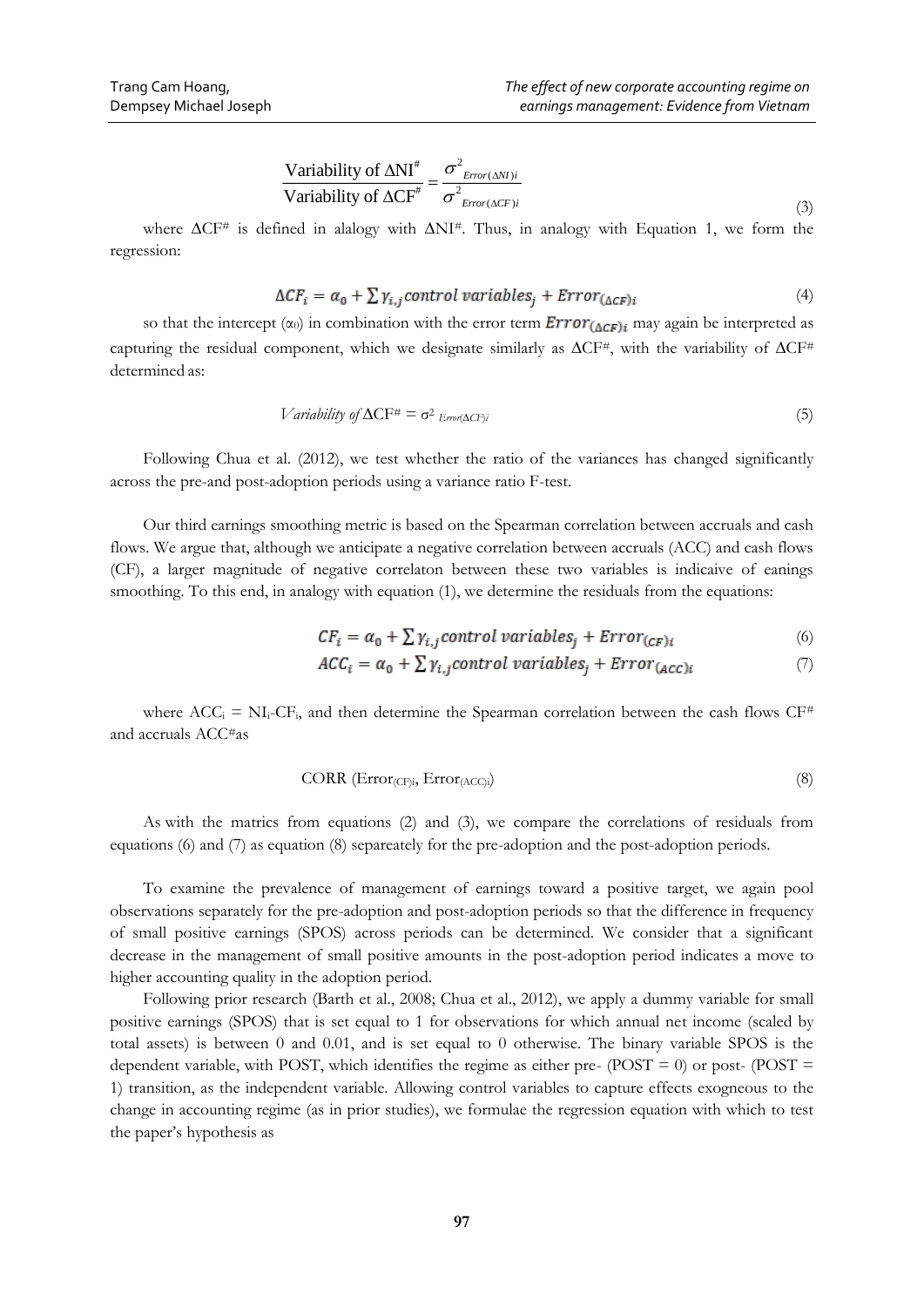$$
SPOSi = \alpha_0 + \alpha_1 POST + \sum \gamma_{i,i} control\ variables_i + Error_i
$$
 (9)

A significant negative coefficient α1 on POST would imply that firms managed earnings toward small positive amounts more frequently in the pre-adoption period than in the adoption period, indicating a move to higher accounting quality in the adoption period.

# **4. RESULTS**

#### **4.1 Descriptive Statistics**

Table 1 presents the descriptive statistics for the test variables and control variables across the preadoption and the post-adoption periods. Among the test variables we observe statistically significant differences between the pre-adoption and the post-adoption periods for the change in operating cash flow (∆CF), accruals (ACC), operating cash flow (CF), and small positive net income (SPOS). In addition, the mean value of the small positive net income variable SPOS is reduced in the post-adoption period (from 0.1379 to 0.0575). Thus the table provides some indication that firms are less likely to manage earnings towards a positive target in the post-adoption period.

The descriptive statistics on the control variables indicate that on average firms in the post-adoption period are somewhat larger (SIZE) and more likely to be audited by a Big 4 (BIG 4) (possibly to overcome the reporting complexity faced during the transition to new new corporate accounting rules), and that in the post-adoption period, they have issued more equity (EISSUE) and debt securities (DISSUE). The findings are consistent with those of prior research (Barth et al., 2008; Christensen et al., 2015).

Table 1

|                          |           | Pre ( $n = 174$ ) |          |             | Post ( $n = 174$ ) |          |
|--------------------------|-----------|-------------------|----------|-------------|--------------------|----------|
|                          | Mean      | Median            | Std.dev. | Mean        | Median             | Std.dev. |
| <b>Test variables</b>    |           |                   |          |             |                    |          |
| $\Delta N I$             | 0.0102    | 0.0041            | 0.0556   | 0.0111      | 0.0056             | 0.0886   |
| $\Delta \text{CF}$       | 0.0349    | 0.0273            | 0.1712   | $0.0072*$   | 0.0166             | 0.1650   |
| <b>ACC</b>               | $-0.0008$ | 0.0005            | 0.1120   | $0.0360***$ | 0.0053             | 0.1436   |
| CF                       | 0.0953    | 0.0762            | 0.1432   | $0.0712*$   | 0.0687             | 0.1466   |
| <b>SPOS</b>              | 0.1379    | 0.0000            | 0.3458   | $0.0575**$  | $0.0000**$         | 0.2334   |
| <b>Control variables</b> |           |                   |          |             |                    |          |
| CF                       | 0.0953    | 0.0762            | 0.1432   | $0.0712*$   | 0.0687             | 0.1466   |
| BIG4                     | 0.5115    | 1.0000            | 0.5013   | $0.6207**$  | 1.0000             | 0.4866   |
| <b>TURN</b>              | 1.0189    | 0.7604            | 0.9477   | 0.9549      | 0.6846             | 0.8314   |
| <b>LEV</b>               | 0.4611    | 0.4724            | 0.1883   | 0.4453      | 0.4587             | 0.1982   |
| <b>GROWTH</b>            | 0.2345    | 0.1037            | 0.8632   | 0.2206      | 0.0769             | 0.5256   |
| <b>EISSUE</b>            | 0.1323    | 0.0845            | 0.1694   | 0.1755      | 0.1085             | 0.2475   |
| DISSUE                   | 0.1497    | 0.0878            | 0.3742   | 0.2110      | 0.0993             | 0.4878   |
| SIZE                     | 12.4227   | 12.4275           | 0.5242   | 12.6299***  | 12.5612***         | 0.4978   |

Descriptive Statistics for Variables Used in Analyses

*\*, \*\*, \*\*\* Represent significant difference between the pre-adoption and the post-adoption periods at the 10%, 5%, and 1% levels, respectively (two-tailed).*

*Definition of variables:*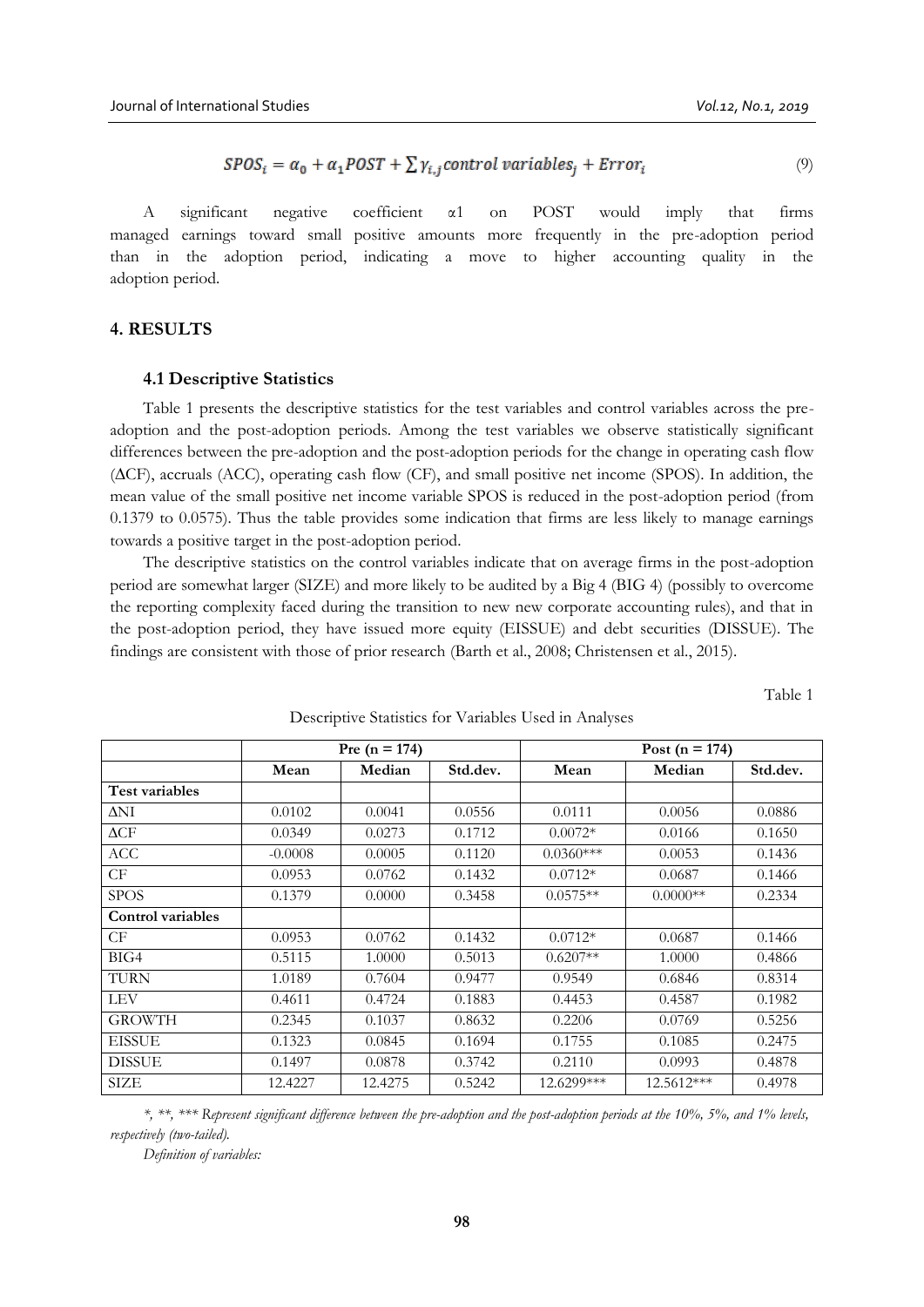∆*NI is the change in net income, scaled by end-of-year total assets;* ∆*CF is the change in annual cash flow from operations, scaled by end of-year total assets; ACC is the earnings less cash flow from operations, scaled by end-of-year total assets; CF is annual net cash flow from operating activities, scaled by end-of-year total assets; SPOS is an indicator variable that equals one if net income scaled by total assets is between 0 and 0.01; BIG4 is an indicator variable that equals one if the firm's auditor is is one of the four large international accounting firms, and zero otherwise; TURN is sales divided by end-of-year total assets; LEV is end of year total liabilities divided by end of year total equity book value; GROWTH is percentage change in sales; EISSUE is percentage change in common stock; DISSUE is percentage change in total liabilities; CFO is annual net cash flow from operating activities divided by total assets; SIZE is the natural logarithm of end-of-year total assets.*

Table 2 reports the correlation matrix for the test and control variables used in the study. Overall, the correlations between the variables are modest, which suggests a low level of multicollinearity. The only exception is the correlation between accruals (ACC) and cash flows (CF), which are highly negatively correlated in both pre-adoption (Panel A) and post-adoption periods (Panel B) (– 0.75, significant at 1 percent significance for both periods). This is consistent with the prior expectation that a negative correlation reflects the natural outcome of accrual accounting (Barth et al., 2008; Chua et al., 2012). There is a statistically significant positive association between ∆CF and ∆NI in the pre-adoption (0.22, at 1 percent significance) with a negative association in the post-adoption (-0.15, at 5 percent significance).

### Correlation Matrix

Panel A: Correlation Matrix between variables of earnings smoothing for pre-adoption period

|                               | $\Delta \mathbf{NI}$ | $\Delta CF$ | <b>ACC</b> | CF         | BIG4      | <b>TUR</b><br>N | <b>LEV</b> | <b>GRO</b><br><b>WTH</b> | <b>EISS</b><br>UE | <b>DISS</b><br>UE | <b>SIZE</b> |
|-------------------------------|----------------------|-------------|------------|------------|-----------|-----------------|------------|--------------------------|-------------------|-------------------|-------------|
| $\Delta$ NI                   | 1.0000               |             |            |            |           |                 |            |                          |                   |                   |             |
| $\Delta \mathbf{C}\mathbf{F}$ | $0.2163*$            | 1.0000      |            |            |           |                 |            |                          |                   |                   |             |
|                               | 0.0041               |             |            |            |           |                 |            |                          |                   |                   |             |
| <b>ACC</b>                    | $-0.0334$            | $-0.6557*$  | 1.0000     |            |           |                 |            |                          |                   |                   |             |
|                               | 0.6616               | 0.0000      |            |            |           |                 |            |                          |                   |                   |             |
| CF                            | $0.2913*$            | $0.5719*$   | $-0.7543*$ | 1.0000     |           |                 |            |                          |                   |                   |             |
|                               | 0.0001               | 0.0000      | 0.0000     |            |           |                 |            |                          |                   |                   |             |
| BIG4                          | $-0.1685*$           | $-0.0569$   | 0.0279     | $-0.1044$  | 1.0000    |                 |            |                          |                   |                   |             |
|                               | 0.0262               | 0.4557      | 0.7151     | 0.1703     |           |                 |            |                          |                   |                   |             |
| <b>TUR</b><br>N               | 0.0823               | 0.1245      | $-0.1771*$ | $0.3512*$  | $-0.0429$ | 1.0000          |            |                          |                   |                   |             |
|                               | 0.2801               | 0.1016      | 0.0194     | 0.0000     | 0.5736    |                 |            |                          |                   |                   |             |
| <b>LEV</b>                    | $-0.1590*$           | $-0.0380$   | 0.0067     | $-0.4046*$ | $0.1796*$ | 0.0413          | 1.0000     |                          |                   |                   |             |
|                               | 0.0362               | 0.6185      | 0.9302     | 0.0000     | 0.0177    | 0.5884          |            |                          |                   |                   |             |
| <b>GRO</b><br><b>WTH</b>      | $0.1305*$            | 0.1023      | $-0.0999$  | 0.0436     | 0.0436    | 0.0398          | $0.1766*$  | 1.0000                   |                   |                   |             |
|                               | 0.0861               | 0.1792      | 0.1895     | 0.5678     | 0.5680    | 0.6022          | 0.0197     |                          |                   |                   |             |
| <b>EISS</b><br>UE             | $0.3084*$            | $0.1554*$   | $-0.0784$  | $0.2849*$  | $-0.0711$ | $0.2409*$       | $-0.0033$  | $0.1382*$                | 1.0000            |                   |             |
|                               | 0.0000               | 0.0406      | 0.3037     | 0.0001     | 0.3514    | 0.0014          | 0.9652     | 0.0690                   |                   |                   |             |
| <b>DISS</b><br>UE             | 0.0303               | $0.1277*$   | $-0.0777$  | $0.2156*$  | 0.0306    | $0.2672*$       | 0.0176     | $0.1837*$                | $0.1995*$         | 1.0000            |             |
|                               | 0.6917               | 0.0930      | 0.3084     | 0.0043     | 0.6883    | 0.0004          | 0.8177     | 0.0152                   | 0.0083            |                   |             |
| <b>SIZE</b>                   | $-0.1284*$           | $-0.1125$   | $0.1658*$  | $-0.3261*$ | $0.4500*$ | $-0.3115*$      | $0.4214*$  | 0.1219                   | $-0.0127$         | 0.0600            | 1.0000      |
|                               | 0.0914               | 0.1394      | 0.0288     | 0.0000     | 0.0000    | 0.0000          | 0.0000     | 0.1090                   | 0.8678            | 0.4315            |             |

\* represents the level of significance  $\leq$  = 10% in two-tailed tests.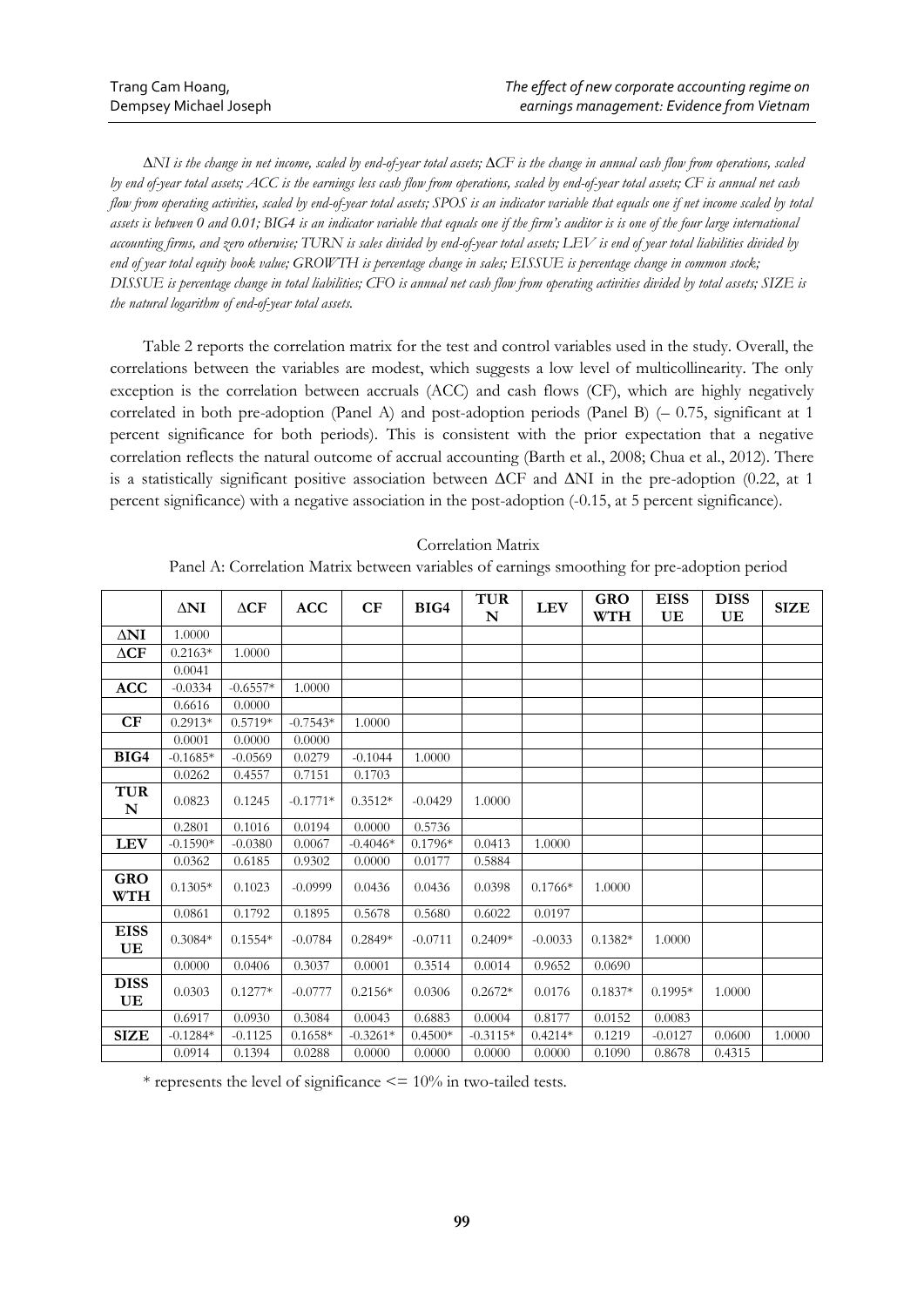|                                                          | $\Delta N I$ | $\Delta \mathbf{C} \mathbf{F}$ | <b>ACC</b> | CF         | BIG4      | <b>TUR</b><br>N | <b>LEV</b> | <b>GRO</b><br><b>WTH</b> | <b>EISS</b><br>UE | <b>DISS</b><br>UE | <b>SIZE</b> |
|----------------------------------------------------------|--------------|--------------------------------|------------|------------|-----------|-----------------|------------|--------------------------|-------------------|-------------------|-------------|
| $\Delta \mathbf{NI}$                                     | 1.0000       |                                |            |            |           |                 |            |                          |                   |                   |             |
| $\Delta \mathbf{C}\mathbf{F}$                            | $-0.1503*$   | 1.0000                         |            |            |           |                 |            |                          |                   |                   |             |
|                                                          | 0.0478       |                                |            |            |           |                 |            |                          |                   |                   |             |
| <b>ACC</b>                                               | $0.3260*$    | $-0.7203*$                     | 1.0000     |            |           |                 |            |                          |                   |                   |             |
|                                                          | 0.0000       | 0.0000                         |            |            |           |                 |            |                          |                   |                   |             |
| CF                                                       | 0.0313       | $0.6033*$                      | $-0.7468*$ | 1.0000     |           |                 |            |                          |                   |                   |             |
|                                                          | 0.6815       | 0.0000                         | 0.0000     |            |           |                 |            |                          |                   |                   |             |
| BIG4                                                     | $-0.0380$    | 0.0141                         | $-0.1069$  | 0.0095     | 1.0000    |                 |            |                          |                   |                   |             |
|                                                          | 0.6182       | 0.8534                         | 0.1602     | 0.9010     |           |                 |            |                          |                   |                   |             |
| <b>TUR</b>                                               |              |                                |            |            |           |                 |            |                          |                   |                   |             |
| N                                                        | $0.2595*$    | $-0.1410*$                     | $0.2086*$  | 0.0939     | $-0.0865$ | 1.0000          |            |                          |                   |                   |             |
|                                                          | 0.0005       | 0.0635                         | 0.0057     | 0.2180     | 0.2562    |                 |            |                          |                   |                   |             |
| <b>LEV</b>                                               | $-0.0511$    | 0.0078                         | $-0.0104$  | $-0.2752*$ | $0.1737*$ | $0.1325*$       | 1.0000     |                          |                   |                   |             |
|                                                          | 0.5029       | 0.9186                         | 0.8920     | 0.0002     | 0.0219    | 0.0813          |            |                          |                   |                   |             |
| <b>GRO</b><br><b>WTH</b>                                 | $0.3005*$    | $-0.1391*$                     | $0.2672*$  | $-0.2064*$ | $-0.0651$ | 0.0820          | 0.0729     | 1.0000                   |                   |                   |             |
|                                                          | 0.0001       | 0.0671                         | 0.0004     | 0.0063     | 0.3931    | 0.2818          | 0.3393     |                          |                   |                   |             |
| <b>EISS</b>                                              |              |                                |            |            |           |                 |            |                          |                   |                   |             |
| $\mathbf{UE}% _{T}=\mathbf{UE}_{T}\times\mathbf{UE}_{T}$ | $0.3232*$    | $-0.2565*$                     | $0.4476*$  | $-0.2722*$ | $-0.0772$ | $0.2200*$       | 0.0166     | $0.4589*$                | 1.0000            |                   |             |
|                                                          | 0.0000       | 0.0006                         | 0.0000     | 0.0003     | 0.3112    | 0.0035          | 0.8278     | 0.0000                   |                   |                   |             |
| <b>DISS</b>                                              |              |                                |            |            |           |                 |            |                          |                   |                   |             |
| UE                                                       | 0.1048       | 0.0109                         | $0.1872*$  | $-0.1186$  | 0.0656    | 0.1179          | $0.2750*$  | $0.2345*$                | $0.3698*$         | 1.0000            |             |
|                                                          | 0.1689       | 0.8863                         | 0.0134     | 0.1192     | 0.3895    | 0.1212          | 0.0002     | 0.0018                   | 0.0000            |                   |             |
| <b>SIZE</b>                                              | $-0.0129$    | 0.0439                         | $-0.0415$  | $-0.1836*$ | $0.3485*$ | $-0.2512*$      | $0.4502*$  | $0.1533*$                | 0.1234            | $0.2128*$         | 1.0000      |
|                                                          | 0.8654       | 0.5653                         | 0.5871     | 0.0153     | 0.0000    | 0.0008          | 0.0000     | 0.0434                   | 0.1049            | 0.0048            |             |

Panel B: Correlation Matrix between variables of earnings smoothing for post-adoption period

 $*$  represents the level of significance  $\leq$  = 10% in two-tailed tests.

Panel C reveals a statistically significant negative association between managing earnings toward targets (*SPOS*) and *POST* (-0.14, at 5 percent sigificance), suggesting that firms engage in managing earnings toward targets less during the adoption period. The panel reveals that firms with higher asset turnover rates (*TURN*), more cash flow (*CF*), more equity (*EISSUE*) and debt securities (*DISSUE*) engage in managing earnings toward targets less frequently, while firms with larger sizes (*SIZE*) and higher financial leverage (*LEV*) engage in managing earnings toward targets more frequently.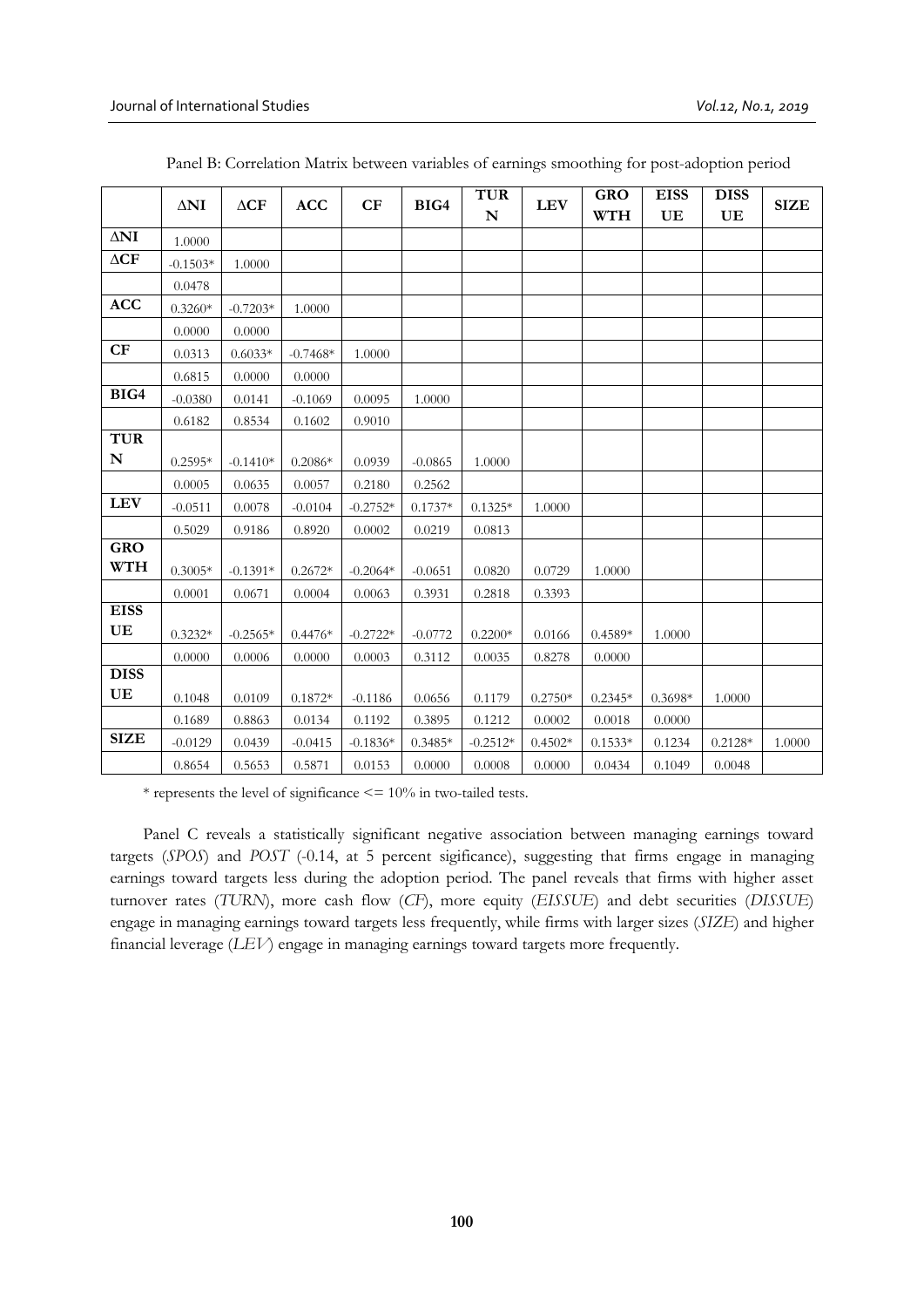|              | <b>SPOS</b> | <b>POST</b> | CF         | BIG4      | <b>TURN</b> | <b>LEV</b> | <b>GROW</b> | <b>EISSU</b> | <b>DISSU</b> | <b>SIZE</b> |
|--------------|-------------|-------------|------------|-----------|-------------|------------|-------------|--------------|--------------|-------------|
|              |             |             |            |           |             |            | TH          | Е            | Е            |             |
|              |             |             |            |           |             |            |             |              |              |             |
| <b>SPOS</b>  | 1.0000      |             |            |           |             |            |             |              |              |             |
| <b>POST</b>  | $-0.1355*$  | 1.0000      |            |           |             |            |             |              |              |             |
|              | 0.0114      |             |            |           |             |            |             |              |              |             |
| CF           | $-0.1551*$  | $-0.0829$   | 1.0000     |           |             |            |             |              |              |             |
|              | 0.0037      | 0.1226      |            |           |             |            |             |              |              |             |
| BIG4         | 0.0147      | $0.1102*$   | $-0.0563$  | 1.0000    |             |            |             |              |              |             |
|              | 0.7846      | 0.0400      | 0.2949     |           |             |            |             |              |              |             |
| <b>TURN</b>  | $-0.2559*$  | $-0.0359$   | $0.2308*$  | $-0.0665$ | 1.0000      |            |             |              |              |             |
|              | 0.0000      | 0.5039      | 0.0000     | 0.2163    |             |            |             |              |              |             |
| <b>LEV</b>   | $0.1532*$   | $-0.0409$   | $-0.3326*$ | $0.1707*$ | 0.0861      | 1.0000     |             |              |              |             |
|              | 0.0042      | 0.4471      | 0.0000     | 0.0014    | 0.1089      |            |             |              |              |             |
| <b>GROW</b>  |             |             |            |           |             |            |             |              |              |             |
| TH           | 0.0297      | $-0.0098$   | $-0.0498$  | 0.0020    | 0.0540      | $0.1316*$  | 1.0000      |              |              |             |
|              | 0.5809      | 0.8559      | 0.3545     | 0.9702    | 0.3151      | 0.0140     |             |              |              |             |
| <b>EISSU</b> |             |             |            |           |             |            |             |              |              |             |
| Е            | $-0.0924*$  | $0.1016*$   | $-0.0563$  | $-0.0612$ | $0.2170*$   | 0.0044     | $0.2613*$   | 1.0000       |              |             |
|              | 0.0853      | 0.0582      | 0.2951     | 0.2552    | 0.0000      | 0.9343     | 0.0000      |              |              |             |
| <b>DISSU</b> |             |             |            |           |             |            |             |              |              |             |
| Е            | $-0.1364*$  | 0.0705      | 0.0184     | 0.0570    | $0.1809*$   | $0.1622*$  | $0.1911*$   | $0.3155*$    | 1.0000       |             |
|              | 0.0109      | 0.1896      | 0.7323     | 0.2890    | 0.0007      | 0.0024     | 0.0003      | 0.0000       |              |             |
| <b>SIZE</b>  | $0.1162*$   | $0.1991*$   | $-0.2662*$ | $0.4128*$ | $-0.2852*$  | $0.4180*$  | $0.1259*$   | 0.0835       | $0.1536*$    | 1.0000      |
|              | 0.0302      | 0.0002      | 0.0000     | 0.0000    | 0.0000      | 0.0000     | 0.0188      | 0.1200       | 0.0041       |             |

Panel C: Correlation Matrix between variables of managing earnings toward a positive target for both pre- and post-adoption periods

 $*$  represents the level of significance  $\leq$  = 10% in two-tailed tests.

### **4.3 Earnings smoothing**

Table 3, Panel A presents the regression results in relation to the smoothing of earnings pre- and post-adoption of the new accounting regime. The first finding (Equation 2) relating to the variability of the change in net income scaled by total assets (∆NI) indicates that firms in the post-adoption period exhibit a significantly higher variability of change in net income,  $\Delta NI^{#}$  (0.0797 versus 0.0505 in the preadoption period). This difference of residual variances of 0.0292 represents 58% of the total variance of the change in net income and it is significant at the 1 percent level.

The second earnings smoothing finding (Equation 3) indicates that the ratio of the variance of change in net income, ∆NI#, to the variance of change in cash flow, ∆CF#, is higher for firms in the postadoption period than for firms in the pre-adoption period (3.2735 and 1.5961, respectively) and that the difference is significant at the 1 percent level.

The third earnings smoothing finding (Equation 8) indicates that the correlation between accruals,  $ACC^*$ , and cash flow,  $CF^*$ , for firms in the post-adoption period (-0.7972) is less negative than for firms in the pre-adoption period (-0.8404). Although the difference is not significant, the finding suggests that earnings smoothing may have reduced following the adoption of the new corporate accounting regime.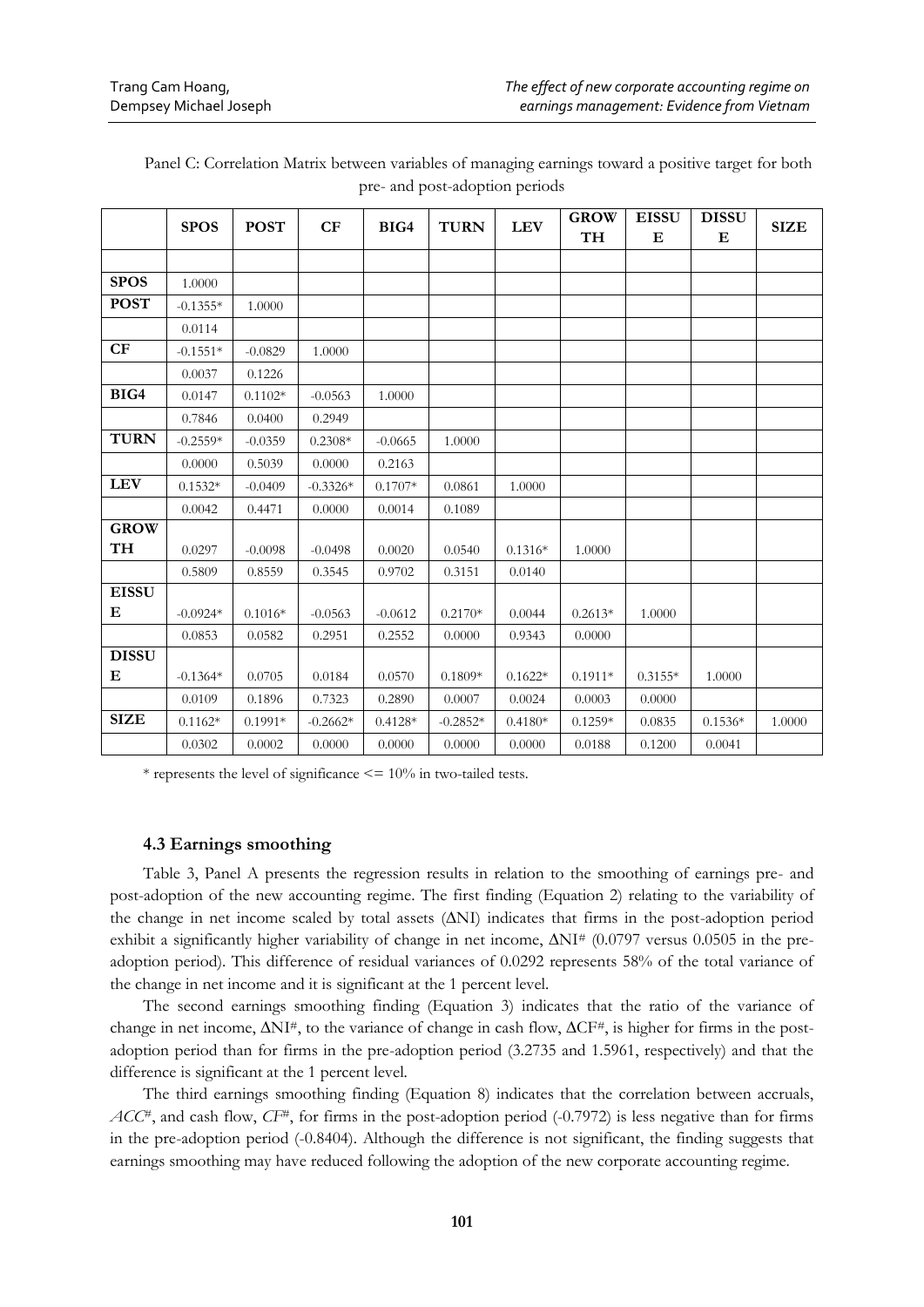Thus, the results overall in Panel A of Table 3 are consistent with our expectation that the adoption of the new corporate accounting regime in Vietnam has led to a significant decline in earnings smoothing. As we have noted, findings with regard to mandatory adoption of the rules have not always been one way. Our findings here are consistent with Chua et al. (2012) who find that mandatory adoption of IFRS has generally improved accounting quality in regard to smoothing behavior in Australia.

# **4.4 Managing earnings toward a positive target**

Table 3, Panel B presents the regression result for the management of earnings towards targets in relation to the corporate accounting regime. As antipated by our hypothesis, we find a significantly negative association between the management of earnings toward small positive amounts (*SPOS*) and the adoption of the new corporate accounting regime (*POST*) (p value = 0.008) indicating that firms engage in managing earnings towards a target to a lesser extent following the adoption. Our findings here are consistent with Chen et al. (2010), who compared the accounting quality of publicly listed companies in 15 member states of the European Union before and after the full adoption of IFRS in 2005 and find less of management of earnings toward a target following IFRS adoption.

Table 3

|            |                                                                          | Prediction | Pre-adoption<br>$(N = 174)$ | Post-<br>adoption (N<br>$= 174$ | <b>Difference</b> | %Difference | Sig. |
|------------|--------------------------------------------------------------------------|------------|-----------------------------|---------------------------------|-------------------|-------------|------|
| Eq.<br>(2) | Variability of ΔNI <sup>#</sup>                                          | $^{+}$     | 0.0505                      | 0.0797                          | 0.0292            | 58%         | ***  |
| Eq.<br>(3) | Variability<br>of<br>$\Delta$ NI <sup>#</sup> / $\Delta$ CF <sup>#</sup> | $^+$       | 1.5961                      | 3.2735                          | 1.6773            | 105%        | ***  |
| Eq.<br>(8) | Correlation<br>$ACC^*$<br>between<br>and CF <sup>#</sup>                 | $^{+}$     | $-0.8404$                   | $-0.7972$                       | 0.0432            | $5.14\%$    | No   |

# Earnings Management Analysis Panel A. Earnings smoothing metrics

*∆NI# , ∆CF# , CF# , and ACC# are defined as the residuals from the regressions of ∆NI, ∆CF, CF, and ACC, respectively, based on Equations from (1) to (3). Postadoption includes all observations after a firm adopts the new corporate accounting regime (as of January 1, 2015).*

*\*, \*\*, \*\*\* Represent significant difference between the pre-adoption and the post-adoption periods at the 10%, 5%, and 1% levels, respectively*

|             | $\alpha$ 0 | <b>POST</b> | CF        | BIG4      | <b>TURN</b> | <b>LEV</b> | <b>GROWTH EISSUE DISSUE SIZE</b> |           |           |        |
|-------------|------------|-------------|-----------|-----------|-------------|------------|----------------------------------|-----------|-----------|--------|
| Coefficient | 0.0374     | $-0.0791$   | $-0.1029$ | $-0.0098$ | $-0.0803$   | 0.2505     | 0.0165                           | $-0.0085$ | $-0.0790$ | 0.0073 |
| p-value     | 0.919      | 0.008       | 0.171     | 0.764     | 0.000       | 0.012      | 0.643                            | 0.915     | 0.003     | 0.816  |
| Sig.        |            | $***$       |           |           | ***         | $**$       |                                  |           | ***       |        |

# Panel B. Managing earnings toward a positive target

 $R^2 = 0.1311$ , p-value of 0.0000 and N = 348.

Statistical significance is indicated by \*\*\*, \*\*, and \* for 1%, 5%, and 10%.

For the control variables, we observe that the relationship between financial leverage (*LEV*) and S*POS* is significantly positive (at 5% level)*,* while the relationships between asset turnover rate (*TURN*) and SPOS and between debt issuing (*DISSUE*) and S*POS* are negative (at 1% level).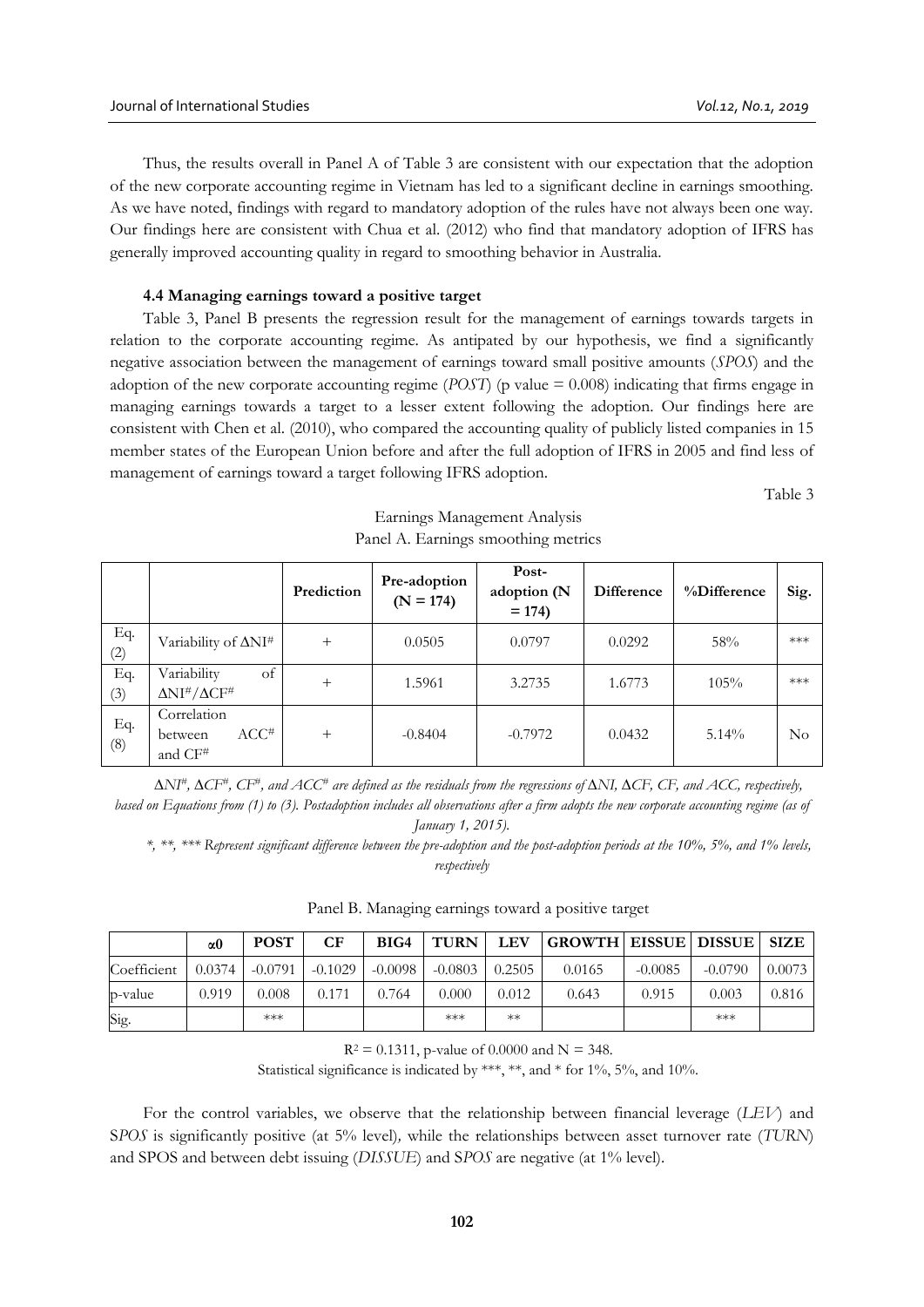Overall, the findings provide support for the conclusion that the mandatory adoption of the new accounting regime has generally improved accounting quality in Vietnam.

# **5. CONCLUSION**

This paper examines the impact of the new corporate accounting regime, which brings Vietnamese accounting standards closer to IFRS, on the reporting behavior of firms in Vietnam. Specifically, the paper compares reporting behavior in relation to the earnings management before and after mandatory adoption of the new corporate accounting regime as of January 1, 2015.

The result indicates that subsequent to the implementation of the new corporate accounting regime, Vietnamese-listed firms exhibit less earnings management, suggesting an improvement to accounting quality. Thus, we are able to support the expectation of the Ministry of Finance of Vietnam, namely that adoption of the new corporate accounting regime should enhance the overall quality of the financial reporting system.

For developed countries, notwithstanding a good deal of reporting, a consensus as to the implications of the new rules has yet to emerge. Although much fewer studies have been conducted for emerging economies, it is interesting to observe that findings reported for countries as diverse as Brazil and Pakistan (above) are in accord with our findings for Vietnamese firms,.

The study is not free from limitations. First, although the regression model has incorporated standard variables to control for the effect of factors which are exogenous in respect to the accounting regime, it may be that other incentives to manage earnings have not been controlled for. Second, this study only uses four constructs to proxy two perspectives of earnings management to identify earnings smoothing and management of earnings towards a positive target. However, the application of earnings management is subtle and not directly observable. Thus, additional proxies for such application, such as discretionary accruals, earnings persistence and accruals quality, might be usefully incorporated in future studies. Third, the single emerging country of this study may not allow us to generalize our findings to other countries.

# **REFERENCES**

- Ahmed, A. S., Neel, M., & Wang, D. (2013). Does Mandatory Adoption of IFRS Improve Accounting Quality? Preliminary Evidence. *Contemporary Accounting Research, 30*(4), 1344-1372. doi: doi:10.1111/j.1911- 3846.2012.01193.x
- Ashbaugh, H., & Pincus, M. (2001). Domestic Accounting Standards, International Accounting Standards, and the Predictability of Earnings. *Journal of accounting research, 39*(3), 417-434. doi: doi:10.1111/1475-679X.00020
- Bach, L. T., & Hang, N. T. (2016). Accounting information quality in emerging markets: Conservatism in financial reporting of Vietnamese firms in the context of international economic integration. *International Journal of Economics and Financial Issues, 6*(6S), 88-93.
- Baig, M., & AliKhan, S. (2016). Impact of IFRS on Earnings Management: Comparison of Pre-Post IFRS Era in Pakistan, *Procedia – Social Behavioral Science*, *230*, 343-350.
- Barth, M. E., Landsman, W. R., & Lang, M. H. (2008). International accounting standards and accounting quality. *Journal of accounting research, 46*(3), 467-498.
- Capkun, V., Collins, D. & Jeanjean, T. (2016). The effect of IAS/IFRS adoption on earnings management (smoothing): A closer look at competing explanations. *Journal of Accounting and Public Policy, 35*(4), 352-394.
- Chen, H., Tang, Q., Jiang, Y., & Lin, Z. (2010). The role of international financial reporting standards in accounting quality: Evidence from the European Union. *Journal of international financial management & accounting*, 21(3), 220-278.